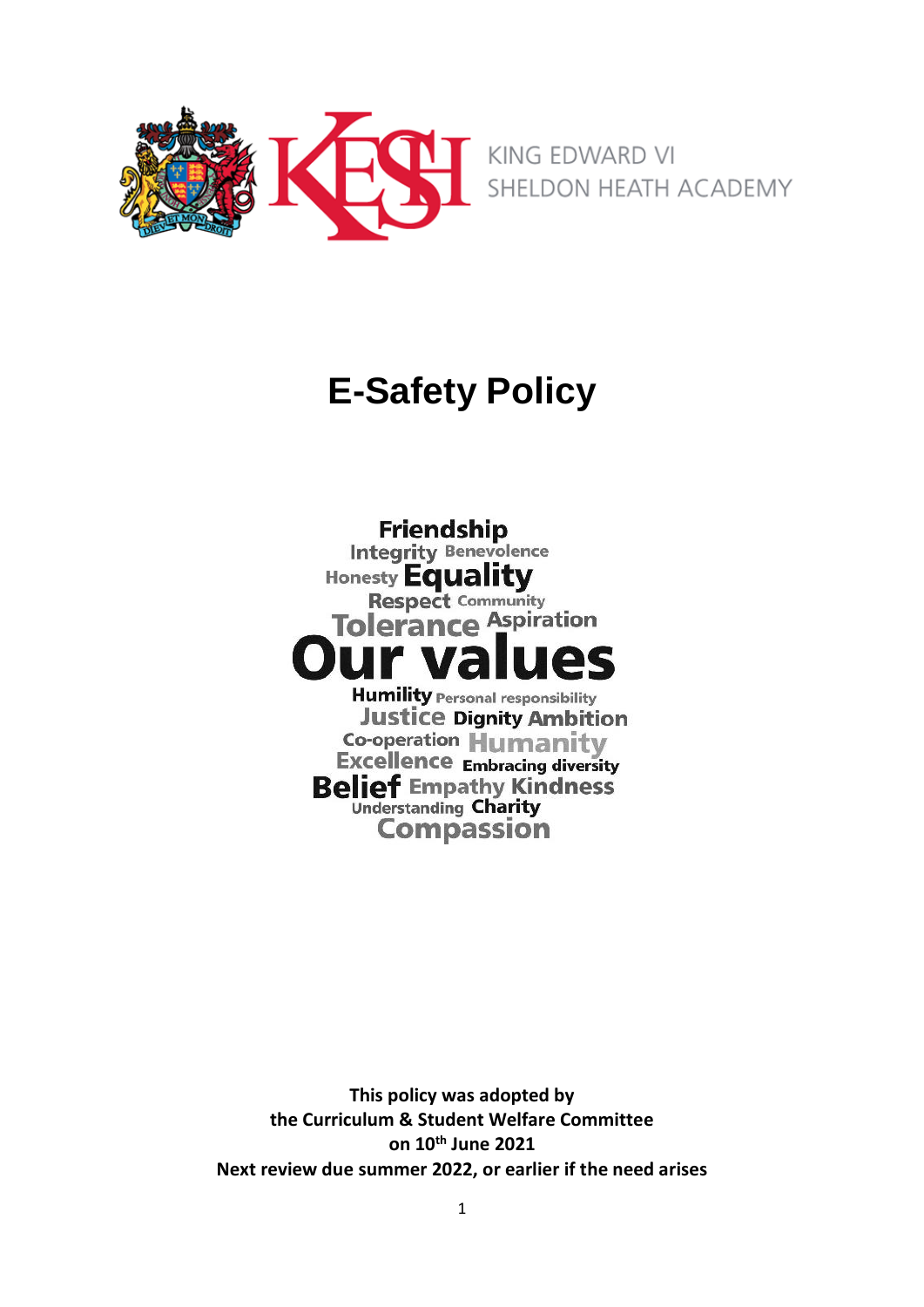# **CONTENTS**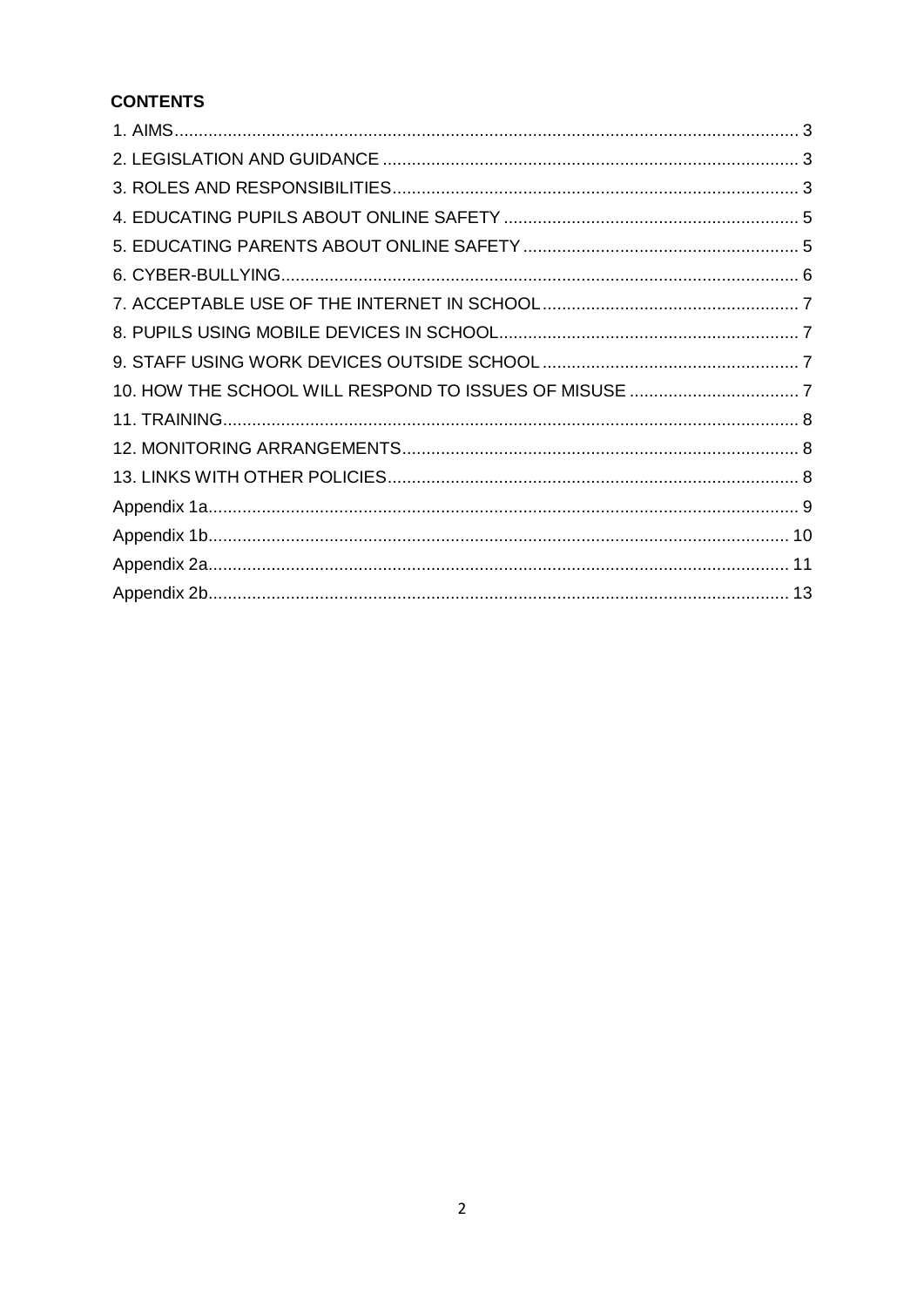# <span id="page-2-0"></span>**1. AIMS**

The School aims to:

- Have robust processes in place to ensure the online safety of pupils, staff, volunteers and governors
- Deliver an effective approach to online safety, which empowers the School Trust to protect and educate the whole school community in its use of technology
- Establish clear mechanisms to identify, intervene and escalate an incident, where appropriate

# <span id="page-2-1"></span>**2. LEGISLATION AND GUIDANCE**

This policy is based on the Department for Education's statutory safeguarding guidance, [Keeping Children Safe in Education,](https://www.gov.uk/government/publications/keeping-children-safe-in-education--2) and its advice for schools on [preventing and tackling](https://www.gov.uk/government/publications/preventing-and-tackling-bullying) [bullying](https://www.gov.uk/government/publications/preventing-and-tackling-bullying) an[d searching, screening and confiscation.](https://www.gov.uk/government/publications/searching-screening-and-confiscation) It also refers to the Department's guidance on [protecting children from radicalisation.](https://www.gov.uk/government/publications/protecting-children-from-radicalisation-the-prevent-duty)

It reflects existing legislation, including but not limited to t[he Education Act 1996](https://www.legislation.gov.uk/ukpga/1996/56/contents) [\(](https://www.legislation.gov.uk/ukpga/1996/56/contents)as amended), the [Education and Inspections](https://www.legislation.gov.uk/ukpga/2006/40/contents) [Act 2006](https://www.legislation.gov.uk/ukpga/2006/40/contents) [a](https://www.legislation.gov.uk/ukpga/2006/40/contents)nd the [Equality Act 2010.](https://www.legislation.gov.uk/ukpga/2010/15/contents) In addition, it reflects the [Education Act 2011,](http://www.legislation.gov.uk/ukpga/2011/21/contents/enacted) which has given teachers stronger powers to tackle cyber-bullying by, if necessary, searching for and deleting inappropriate images or files on pupils' electronic devices where they believe there is a 'good reason' to do so.

This policy complies with our funding agreement and articles of association.

# <span id="page-2-2"></span>**3. ROLES AND RESPONSIBILITIES**

## **3.1 The Trustee Board and Local Governing Body**

The Trustee Board has overall responsibility for monitoring this policy and holding the principal to account for its implementation.

The Local Governing Body will co-ordinate regular meetings with appropriate staff to discuss online safety and monitor online safety logs as provided by the designated safeguarding lead (DSL).

All governors will:

- Ensure that they have read and understand this policy
- Agree and adhere to the terms on acceptable use of the school's ICT systems and the internet (appendix 2a and 2b)

•

# **3.2 The principal**

The principal is responsible for ensuring that staff understand this policy, and that it is being implemented consistently throughout the school.

# **3.3 The designated safeguarding lead**

Details of the school's designated safeguarding lead (DSL) and any deputies are set out in our child protection and safeguarding policy.

The DSL takes lead responsibility for online safety in school, in particular:

Supporting the principal in ensuring that staff understand this policy and that it is being implemented consistently throughout the school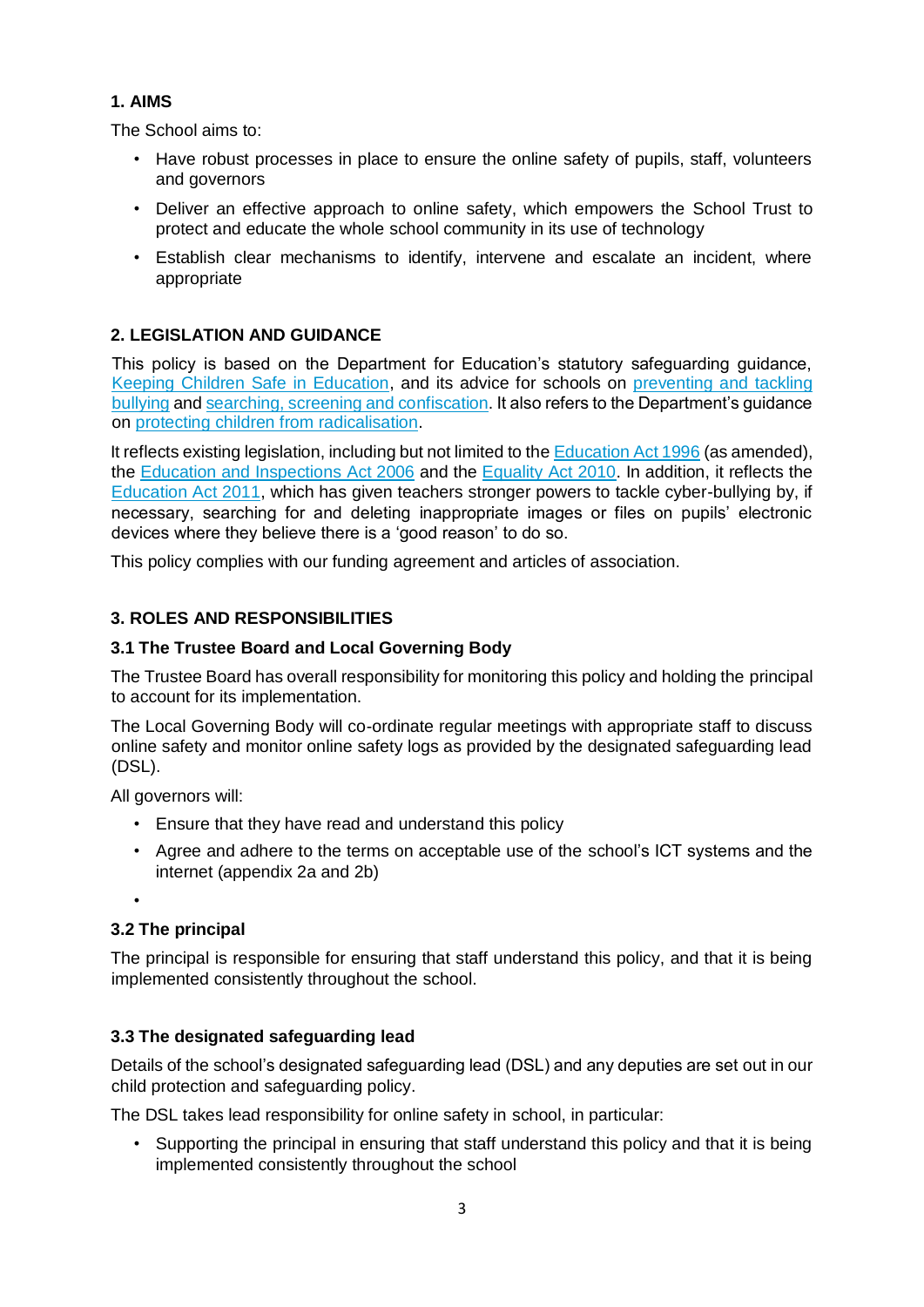- Working with the principal, ICT Technical Team and other staff, as necessary, to address any online safety issues or incidents
- Ensuring that any online safety incidents are logged via our smoothwall and CPOMS system and that these are dealt with appropriately in line with this policy
- Ensuring that any incidents of cyber-bullying are logged and dealt with appropriately in line with the school behaviour policy
- Updating and delivering staff training on online safety
- Liaising with other agencies and/or external services if necessary
- Providing regular reports on online safety in school to the principal and Local Governing Body

This list is not intended to be exhaustive.

#### **3.4 The ICT Technical Team**

The ICT Technical Team is responsible for:

- Putting in place appropriate filtering and monitoring systems, which are updated on a regular basis and keep pupils safe from potentially harmful and inappropriate content and contact online while using school networks or hardware, including terrorist and extremist material
- Ensuring that the school's ICT systems are secure and protected against viruses and malware, and that such safety mechanisms are updated regularly
- Conducting a full security check and monitoring the school's ICT systems on a monthly basis
- Blocking access to potentially dangerous sites and, where possible, preventing the downloading of potentially dangerous files
- Ensuring that any online safety incidents are logged (see appendix 4) and dealt with appropriately in line with this policy
- Ensuring that any incidents of cyber-bullying are dealt with appropriately in line with the school behaviour policy

This list is not intended to be exhaustive.

#### **3.5 All staff and volunteers**

All staff, including contractors and agency staff, and volunteers are responsible for:

- Maintaining an understanding of this policy
- Implementing this policy consistently
- Agreeing and adhering to the terms on acceptable use of the school's ICT systems and the internet (appendix 2a and 2b), and ensuring that pupils follow the school's terms on acceptable use (appendix 1a and 1b)
- Working with the DSL to ensure that any online safety incidents are logged via smoothwall and dealt with appropriately in line with this policy
- Ensuring that any incidents of cyber-bullying are dealt with appropriately in line with the school behaviour policy

This list is not intended to be exhaustive.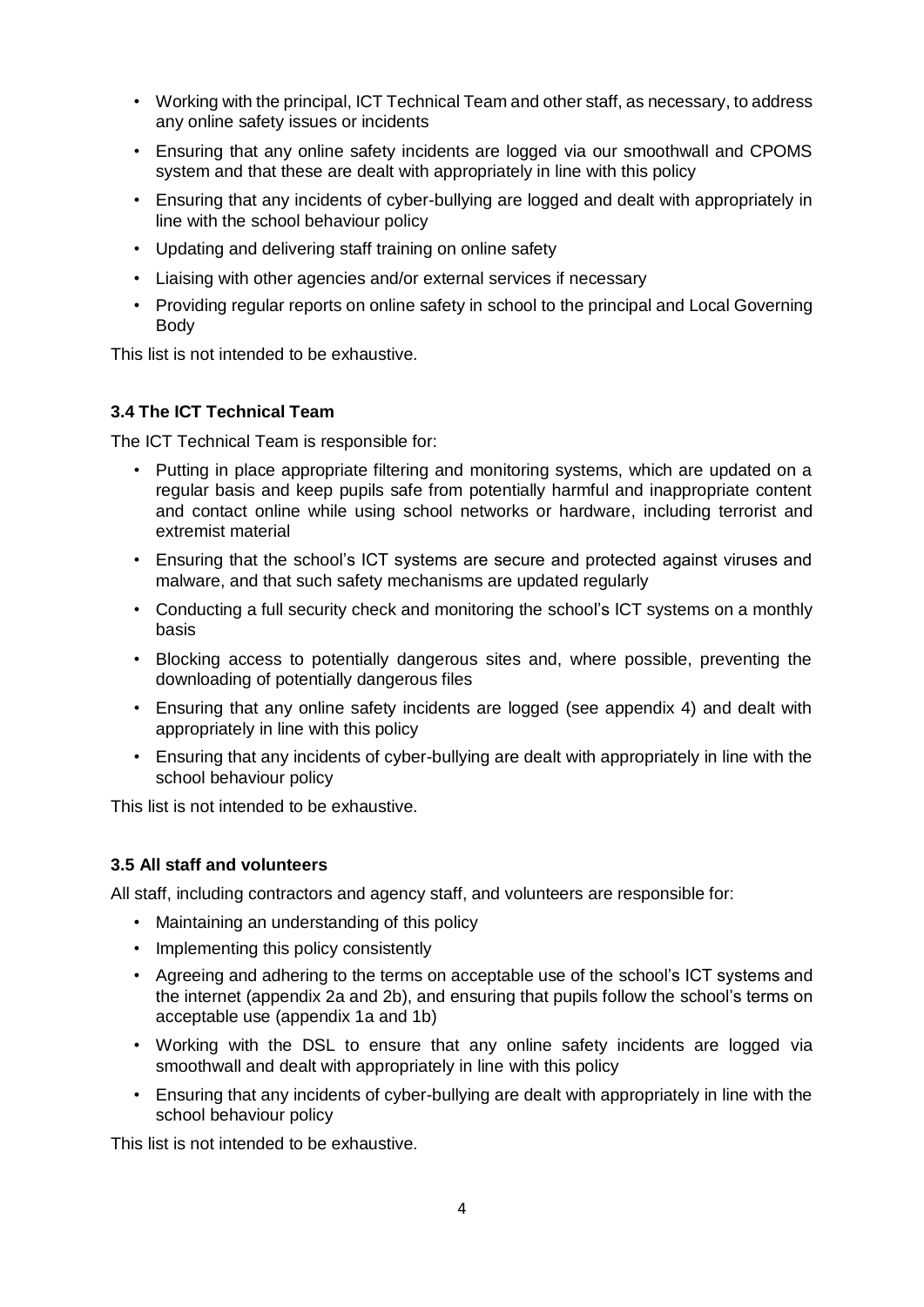#### **3.6 Parents**

Parents are expected to:

- Notify a member of staff or the principal of any concerns or queries regarding this policy
- Ensure their child has read, understood and agreed to the terms on acceptable use of the school's ICT systems and internet (appendix 1a and 1b)

Parents can seek further guidance on keeping children safe online from the following organisations and websites:

- What are the issues?, UK Safer Internet Centre[: https://www.saferinternet.org.uk/advice](https://www.saferinternet.org.uk/advice-centre/parents-and-carers/what-are-issues)[centre/parents-and-carers/what-are-issues](https://www.saferinternet.org.uk/advice-centre/parents-and-carers/what-are-issues)
- Hot topics, Childnet International: [http://www.childnet.com/parents-and-carers/hottopics](http://www.childnet.com/parents-and-carers/hot-topics)

Parent factsheet, Childnet International: [http://www.childnet.com/ufiles/parentsfactsheet-09-](http://www.childnet.com/ufiles/parents-factsheet-09-17.pdf) [17.pdf](http://www.childnet.com/ufiles/parents-factsheet-09-17.pdf)

#### **3.7 Visitors and members of the community**

Visitors and members of the community who use the school's ICT systems or internet will be made aware of this policy, when relevant, and expected to read and follow it. If appropriate, they will be expected to agree to the terms on acceptable use (appendix 2). In house AUP

# <span id="page-4-0"></span>**4. EDUCATING PUPILS ABOUT ONLINE SAFETY**

Pupils will be taught about online safety as part of the curriculum.

Pupils will be taught to:

- Understand a range of ways to use technology safely, respectfully, responsibly and securely, including protecting their online identity and privacy
- Recognise inappropriate content, contact and conduct, and know how to report concerns
- Understand how changes in technology affect safety, including new ways to protect their online privacy and identity.
- How to report a range of concerns.

The safe use of social media and the internet will also be covered in other subjects where relevant.

The school will use assemblies to raise pupils' awareness of the dangers that can be encountered online and may also invite speakers to talk to pupils about this.

# <span id="page-4-1"></span>**5. EDUCATING PARENTS ABOUT ONLINE SAFETY**

The school will raise parents' awareness of internet safety in letters or other communications home, and in information via our website or virtual learning environment (VLE). This policy will also be shared with parents.

Online safety will also be covered during parents' evenings.

If parents have any queries or concerns in relation to online safety, these should be raised in the first instance with the principal and/or the DSL.

Concerns or queries about this policy can be raised with any member of staff or the principal.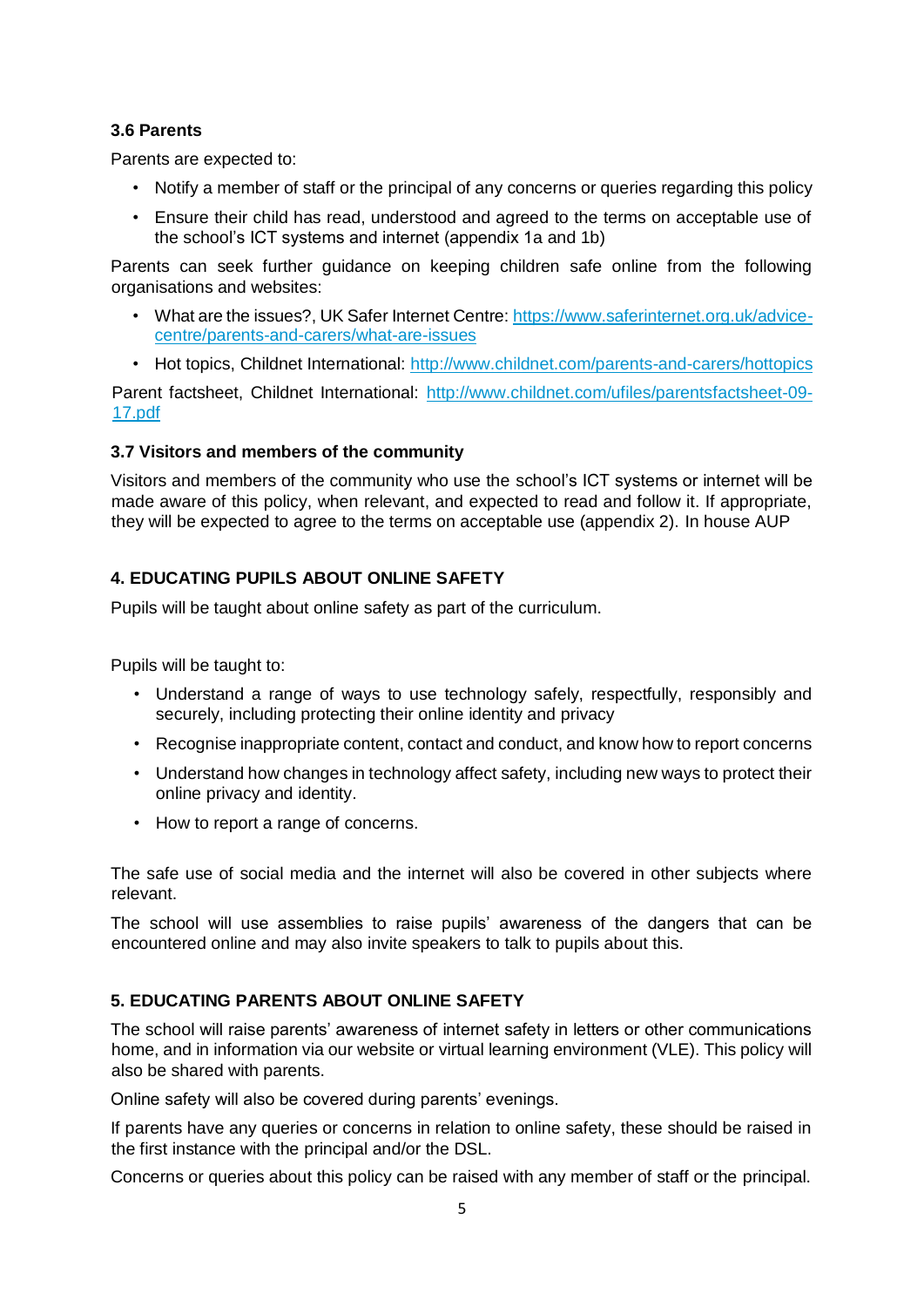## <span id="page-5-0"></span>**6. CYBER-BULLYING**

#### **6.1 Definition**

Cyber-bullying takes place online, such as through social networking sites, messaging apps or gaming sites. Like other forms of bullying, it is the repetitive, intentional harming of one person or group by another person or group, where the relationship involves an imbalance of power. (See also the school behaviour policy.)

# **6.2 Preventing and addressing cyber-bullying**

To help prevent cyber-bullying, we will ensure that pupils understand what it is and what to do if they become aware of it happening to them or others. We will ensure that pupils know how they can report any incidents and are encouraged to do so, including where they are a witness rather than the victim.

The school will actively discuss cyber-bullying with pupils, explaining the reasons why it occurs, the forms it may take and what the consequences can be. Staff will discuss cyberbullying with their tutor groups, and the issue will be addressed in assemblies.

Teaching staff are also encouraged to find opportunities to use aspects of the curriculum to cover cyber-bullying. This includes our RSE curriculum, and other subjects where appropriate.

All staff, governors and volunteers (where appropriate) receive training on cyber-bullying, its impact and ways to support pupils, as part of safeguarding training (see section 11 for more detail).

The school also sends information/leaflets on cyber-bullying to parents so that they are aware of the signs, how to report it and how they can support children who may be affected.

In relation to a specific incident of cyber-bullying, the school will follow the processes set out in the school behaviour policy. Where illegal, inappropriate or harmful material has been spread among pupils, the school will use all reasonable endeavours to ensure the incident is contained.

The DSL will consider whether the incident should be reported to the police if it involves illegal material, and will work with external services if it is deemed necessary to do so.

#### **6.3 Examining electronic devices**

School staff have the specific power under the Education and Inspections Act 2006 (which has been increased by the Education Act 2011) to search for and, if necessary, delete inappropriate images or files on pupils' electronic devices, including mobile phones, iPads and other tablet devices, where they believe there is a 'good reason' to do so.

When deciding whether there is a good reason to examine or erase data or files on an electronic device, staff must reasonably suspect that the data or file in question has been, or could be, used to:

- Cause harm, and/or
- Disrupt teaching, and/or
- Break any of the school rules

If inappropriate material is found on the device, it is up to the staff member in conjunction with the DSL or other member of the senior leadership team to decide whether they should:

- Delete that material, or
- Retain it as evidence (of a criminal offence or a breach of school discipline), and/or
- Report it to the police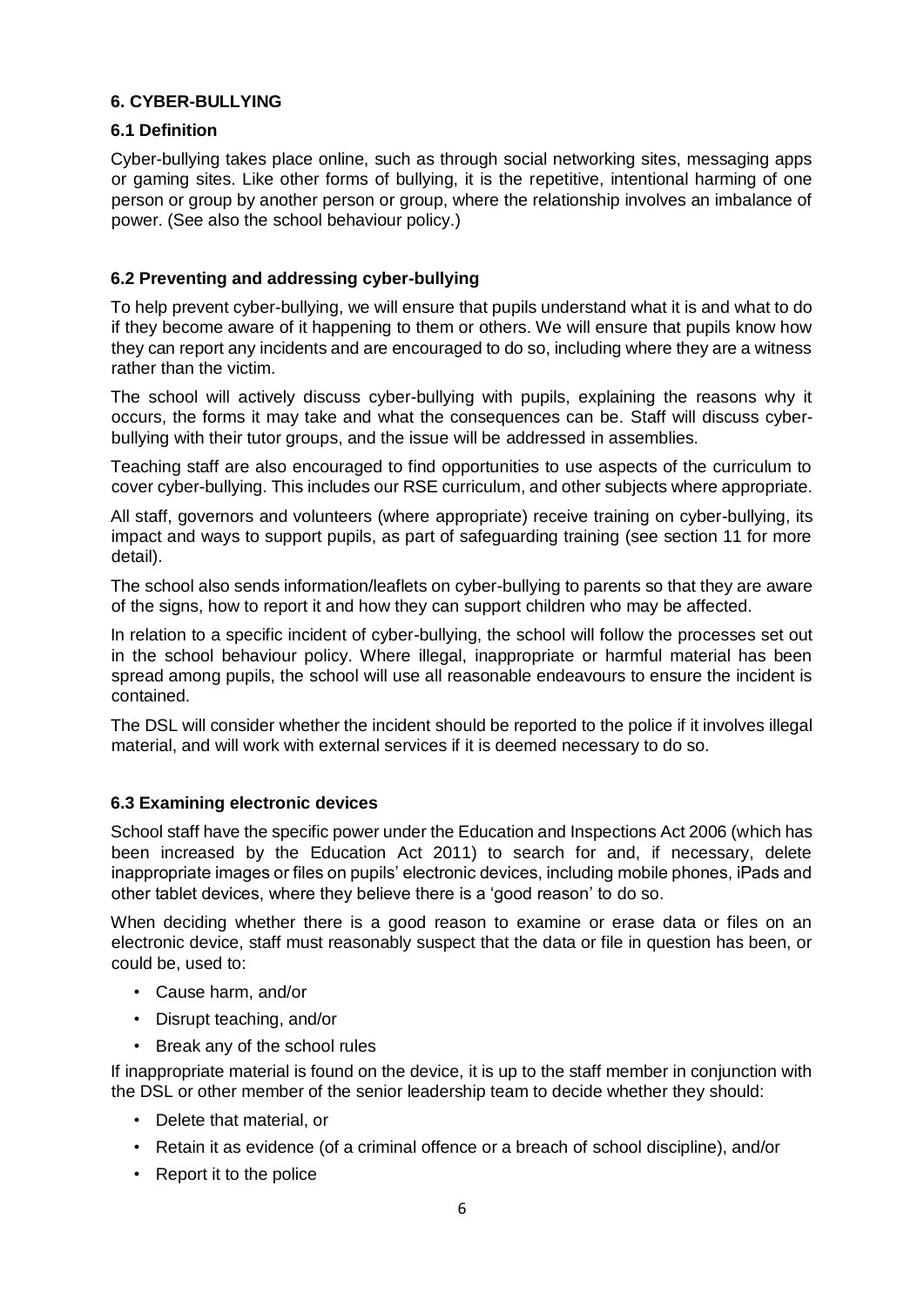Any searching of pupils will be carried out in line with the DfE's latest guidance on [screening,](https://www.gov.uk/government/publications/searching-screening-and-confiscation) [searching and confiscation.](https://www.gov.uk/government/publications/searching-screening-and-confiscation)

Any complaints about searching for or deleting inappropriate images or files on pupils' electronic devices will be dealt with through the school complaints procedure.

#### <span id="page-6-0"></span>**7. ACCEPTABLE USE OF THE INTERNET IN SCHOOL**

All pupils, parents, staff, volunteers and governors are expected to sign an agreement regarding the acceptable use of the school's ICT systems and the internet (appendices 1 and 2). In house Visitors will be expected to read and agree to the school's terms on acceptable use if relevant.

Use of the school's internet must be for educational purposes only, or for the purpose of fulfilling the duties of an individual's role.

We will monitor the websites visited by pupils, staff, volunteers, governors and visitors (where relevant) to ensure they comply with the above.

More information is set out in the acceptable use agreements in appendices 1 and 2.

#### <span id="page-6-1"></span>**8. PUPILS USING MOBILE DEVICES IN SCHOOL**

Pupils may bring mobile devices into school, but are not permitted to use them without express staff consent and supervision.

Sixth form students may use mobile devices within the School after acceptance of and compliance with the BYOD policy (appendix 1b)

Any breach will trigger disciplinary action in line with the school behaviour policy, which may result in the confiscation of their device.

#### <span id="page-6-2"></span>**9. STAFF USING WORK DEVICES OUTSIDE SCHOOL**

Staff members using a work device outside school must not install any unauthorised software on the device and must not use the device in any way which would violate the school's terms of acceptable use, as set out in appendix 2a and 2b

Staff must ensure that their work device is secure and password-protected, and that they do not share their password with others. They must take all reasonable steps to ensure the security of their work device when using it outside school. Any USB devices containing data relating to the school must be encrypted.

If staff have any concerns over the security of their device, they must seek advice from the ICT technical team.

Work devices must be used solely for work activities.

#### <span id="page-6-3"></span>**10. HOW THE SCHOOL WILL RESPOND TO ISSUES OF MISUSE**

Where a pupil misuses the school's ICT systems or internet, we will follow the procedures set out in the behaviour policy. The action taken will depend on the individual circumstances, nature and seriousness of the specific incident, and will be proportionate.

Where a staff member misuses the school's ICT systems or the internet or misuses a personal device where the action constitutes misconduct, the matter will be dealt with in accordance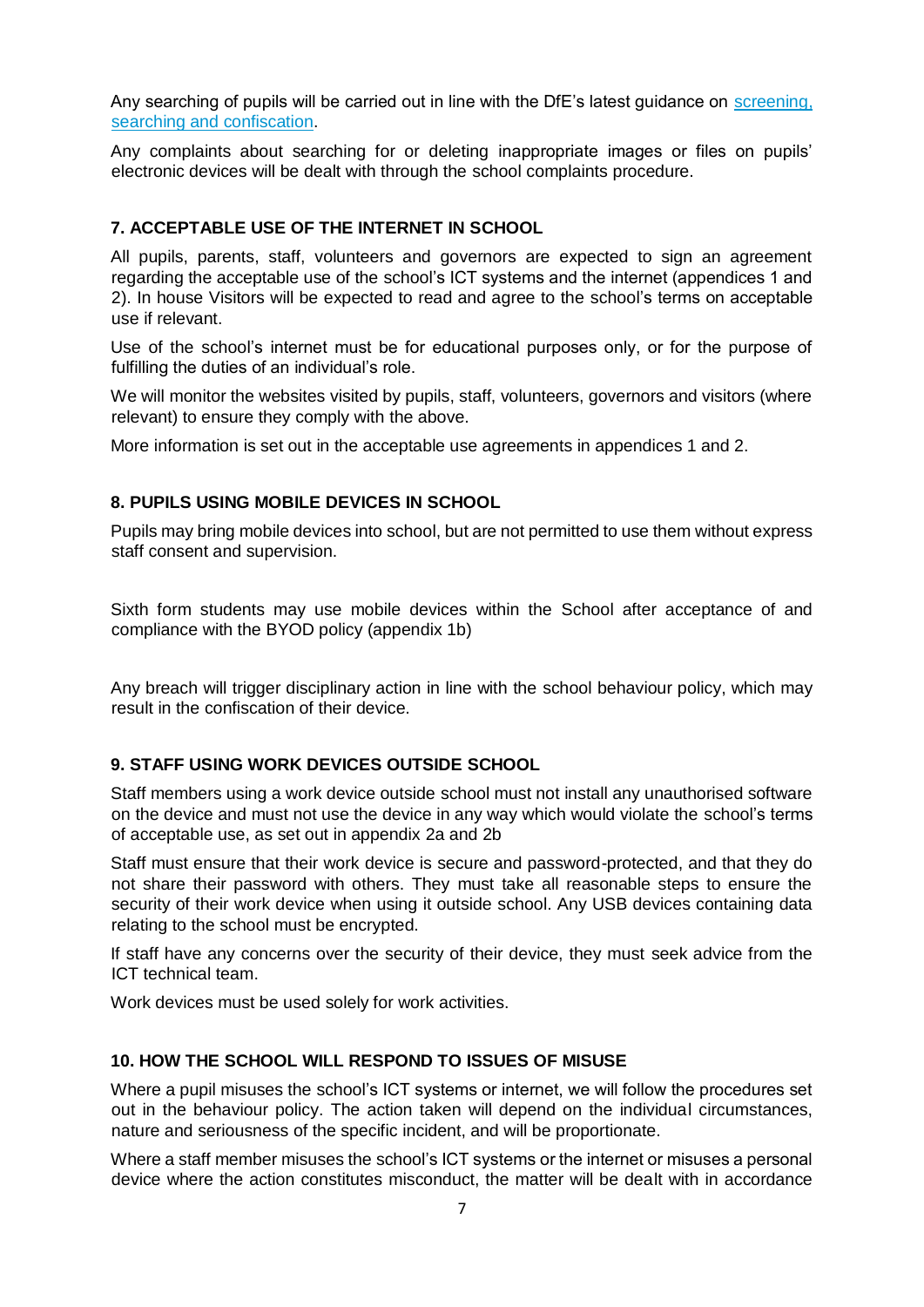with the staff disciplinary procedures. The action taken will depend on the individual circumstances, nature and seriousness of the specific incident.

The school will consider whether incidents which involve illegal activity or content, or otherwise serious incidents, should be reported to the police.

## <span id="page-7-0"></span>**11. TRAINING**

All new staff members will receive training, as part of their induction, on safe internet use and online safeguarding issues including cyber-bullying and the risks of online radicalisation.

All staff members will receive refresher training at least once each academic year as part of safeguarding training, as well as relevant updates as required (for example through emails, ebulletins and staff meetings).

The DSL and any deputies will undertake child protection and safeguarding training, which will include online safety, at least every 2 years. They will also update their knowledge and skills on the subject of online safety at regular intervals, and at least annually.

Governors will receive training on safe internet use and online safeguarding issues as part of their safeguarding training.

Volunteers will receive appropriate training and updates, if applicable.

More information about safeguarding training is set out in our child protection and safeguarding policy.

#### <span id="page-7-1"></span>**12. MONITORING ARRANGEMENTS**

The DSL logs behaviour and safeguarding issues related to online safety. Incident logs are generated automatically vis Smoothwall and stored in our CPOMS archive.

This policy will be reviewed annually by the Principal At every review, the policy will be shared with the Local Governing Body.

# <span id="page-7-2"></span>**13. LINKS WITH OTHER POLICIES**

This online safety policy is linked to our:

- Child protection and safeguarding policy
- Behaviour policy
- Staff disciplinary procedures
- Data protection policy and privacy notices

Complaints procedures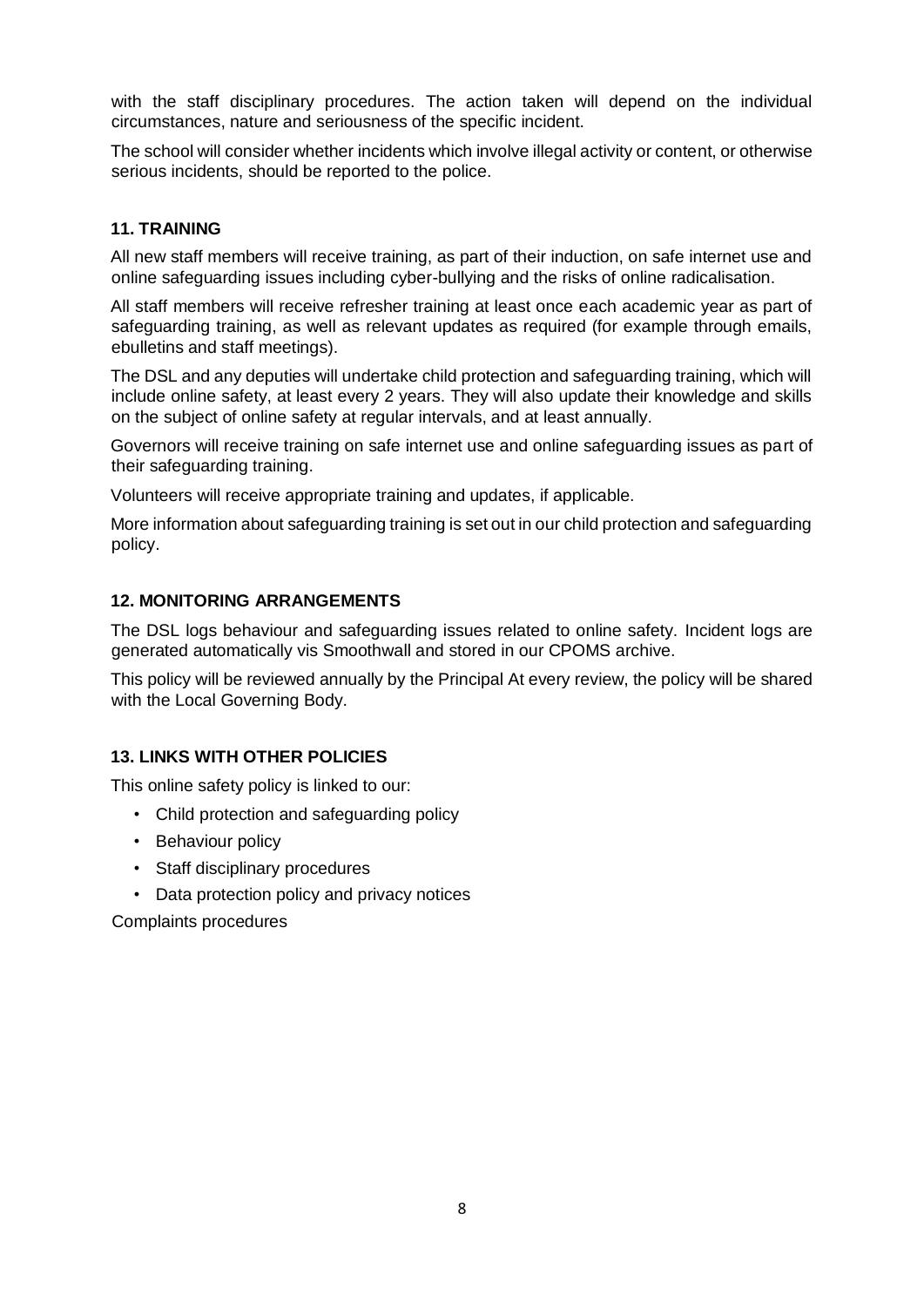# <span id="page-8-0"></span>**Appendix 1a**

#### **Student use of computers, the internet and email**

To gain access to the internet and email, all students must obtain parental permission as confirmed below.

The School recognises the value and encourages the use of computers, the internet and email. We also believe that students must be taught to develop the appropriate skills to analyse and evaluate such resources. These skills are a fundamental requirement in the society that our students are entering. Students are therefore taught a code of behaviour for the use of ICT. They are expected to:

- Use all equipment carefully and sensibly making sure that it is not used to harm other people or their work
- Not share passwords with other people
- Only log on to the network/learning platform using my own username and password
- Respect the work of others
- Not access inappropriate or offensive materials
- Not knowingly introduce a virus or malicious software onto the network
- Not use the School network to access social networking sites
- Report any such sites unwittingly accessed
- Use only acceptable and appropriate language
- Not reveal personal information
- Not plagiarise (copy work and pass it off as their own), but to acknowledge any downloaded material
- Not play non-educational games or access material not directly related to educational purposes
- Not to damage computer equipment in any way

Any student breaking this code may have access rights removed. There may also be other disciplinary action in line with the School's policy on offensive language.

I/we support these guidelines.

| Student signature:      | Date: |
|-------------------------|-------|
| Parent/Carer signature: | Date: |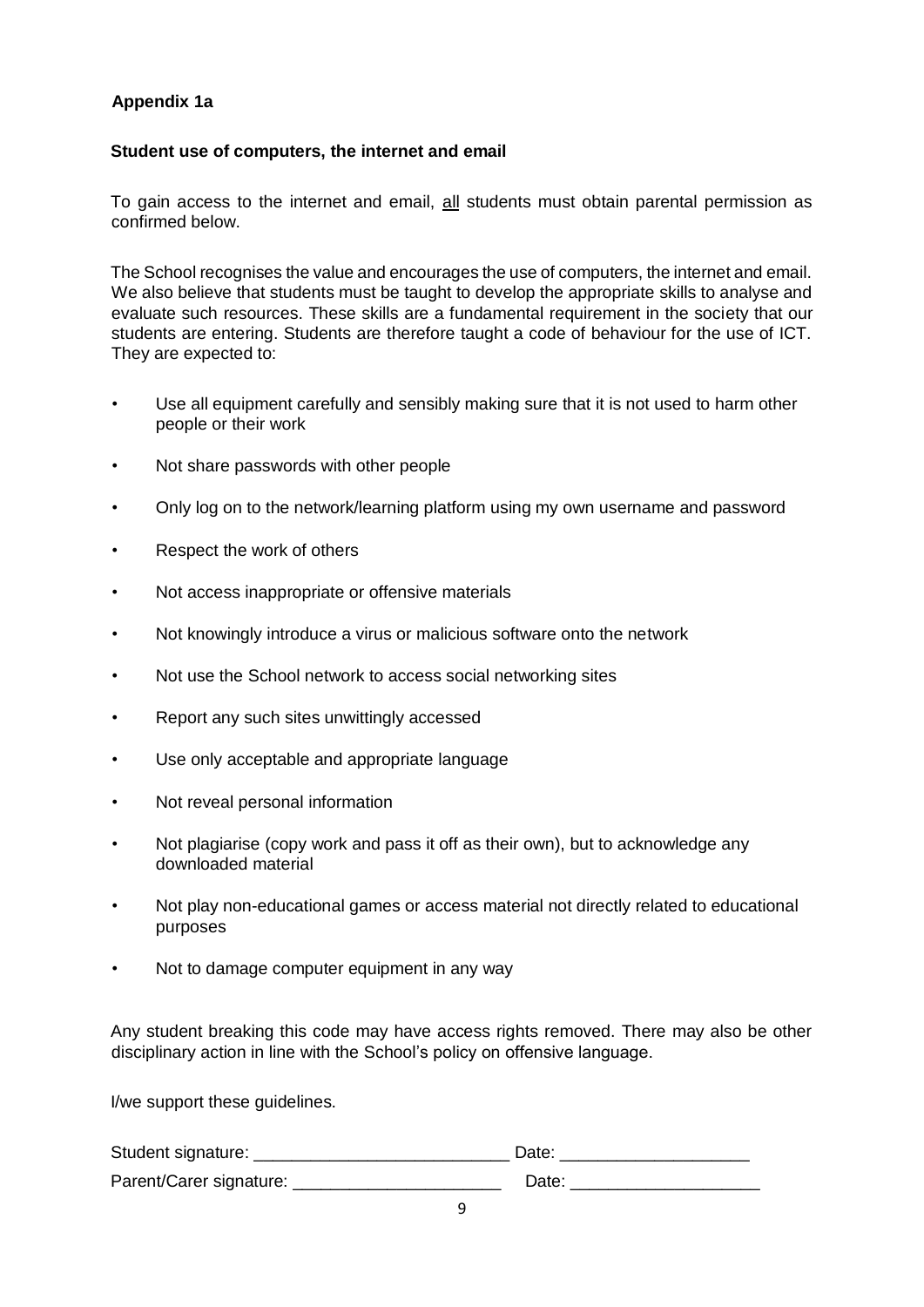# <span id="page-9-0"></span>**Appendix 1b**

#### **Sixth Form Students - use of computers, the internet and email**

To gain access to the internet and email, all Sixth form students must sign this agreement.

The School recognises the value and encourages the use of computers, the internet and email. We also believe that students must be taught to develop the appropriate skills to analyse and evaluate such resources. These skills are a fundamental requirement in the society that our students are entering. Students are therefore taught a code of behaviour for the use of ICT. They are expected to:

- Use all equipment carefully and sensibly making sure that it is not used to harm other people or their work
- Not share passwords with other people
- Only log on to the School network/learning platform using my own username and password
- Respect the work of others
- Not access inappropriate or offensive materials
- Not knowingly introduce a virus or malicious software onto the network
- Not use the School network to access social networking sites
- Report any such sites unwittingly accessed
- Use only acceptable and appropriate language
- Not reveal personal information
- Not plagiarise (copy work and pass it off as their own), but to acknowledge any downloaded material
- Not play non-educational games or access material not directly related to educational purposes
- Not to damage computer equipment in any way

Any student breaking this code may have access rights removed. There may also be other disciplinary action in line with the School's policy on offensive language.

I support these guidelines.

| <b>Student Signature:</b> |  |
|---------------------------|--|
|                           |  |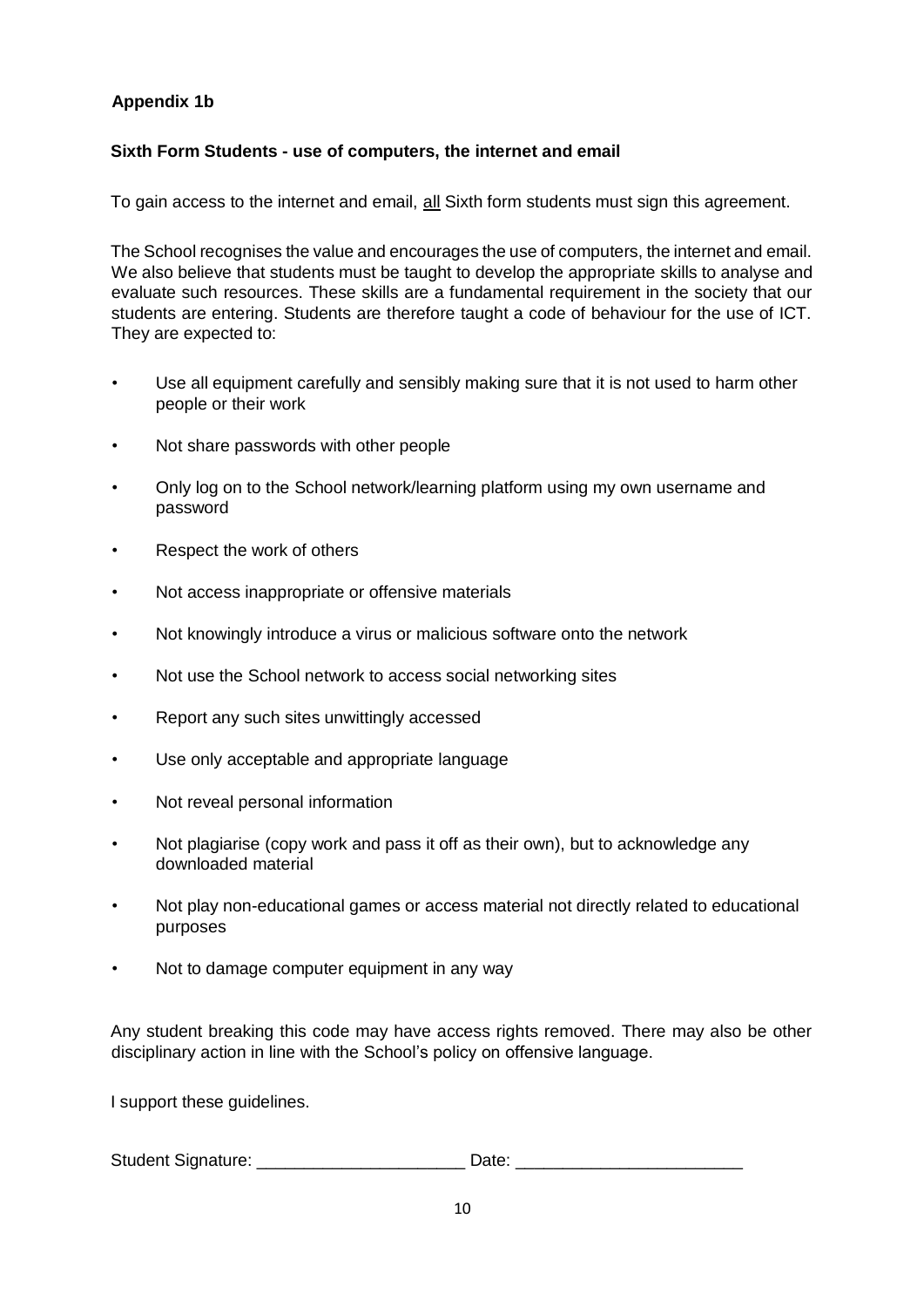#### <span id="page-10-0"></span>**Appendix 2a**

#### **Staff Agreement on the Use of ICT Internet Policy**

King Edward VI Sheldon Heath School recognises the value of, and encourages the use of, the rich information sources available on the Internet. The School understands that use of the Internet is beneficial for preparing for interesting stimulating lessons and for good educational management.

#### **Staff Agreement**

I have read the ICT Policy and I understand that I am responsible for the use of the Internet and my network account, under my user name. Staff should, through their best endeavours, refrain from the following

- o Accessing any sources that would be considered illegal or exhibit inappropriate/offensive materials.
- o Revealing personal images or information of oneself or others.
- o Accept responsibility not to download copyrighted material i.e. software, games, music, graphics, videos or text materials that are copyright.
- o Sending or displaying offensive messages or pictures.
- o Using obscene language.
- o Harassing, insulting or attacking others.
- o Intentionally damaging or altering settings on computers, computer systems or computer networks.
- o Intentionally violating copyright laws.
- o Using others' passwords.
- o Opening other people's folders, work or files.
- o Use of personal email addresses to communicate with students.

**The School does not accept responsibility for backing up files stored locally on a portable work device, such as a laptop or tablet. Staff are therefore encourage to use the School's remote access solution on their work devices to log onto the network. This means all files will be backed up and stored securely on the network.** 

**Additionally for data security, no student data should be stored locally on work devices, for instance tracking sheets. Any such files should be accessed through the School's remote access solution, where they are securely stored.**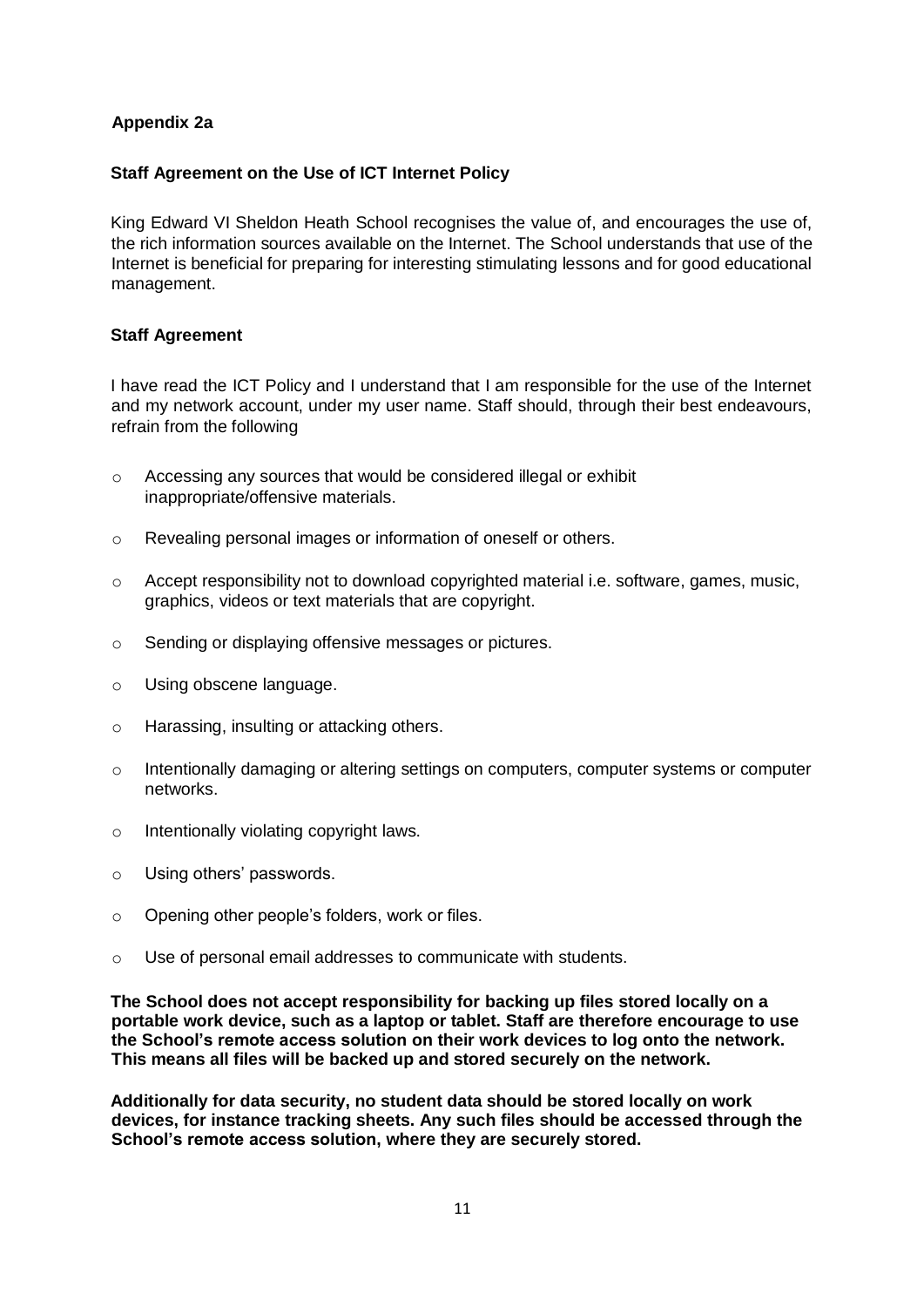Staff are encouraged to share any concerns with the ICT support team and seek their advice and counsel at any point. If in doubt check first!

All use of the School's system is monitored. Should any inappropriate usage become apparent, this will be drawn to the attention of a senior colleague and may result, if appropriate, in further action.

As a user of the Internet, I agree to comply with the above policy on Internet use. I will use computers and the network in a responsible and professional manner and observe all the rules explained to me by the School.

Staff signature: \_\_\_\_\_\_\_\_\_\_\_\_\_\_\_\_\_\_\_\_\_\_\_\_\_\_\_

Print name:  $\blacksquare$ 

Date: \_\_\_\_\_\_\_\_\_\_\_\_\_\_\_\_\_\_\_\_\_\_\_\_\_\_\_\_\_\_\_\_\_\_\_

This form should be returned to Human Resources to ensure access to appropriate systems.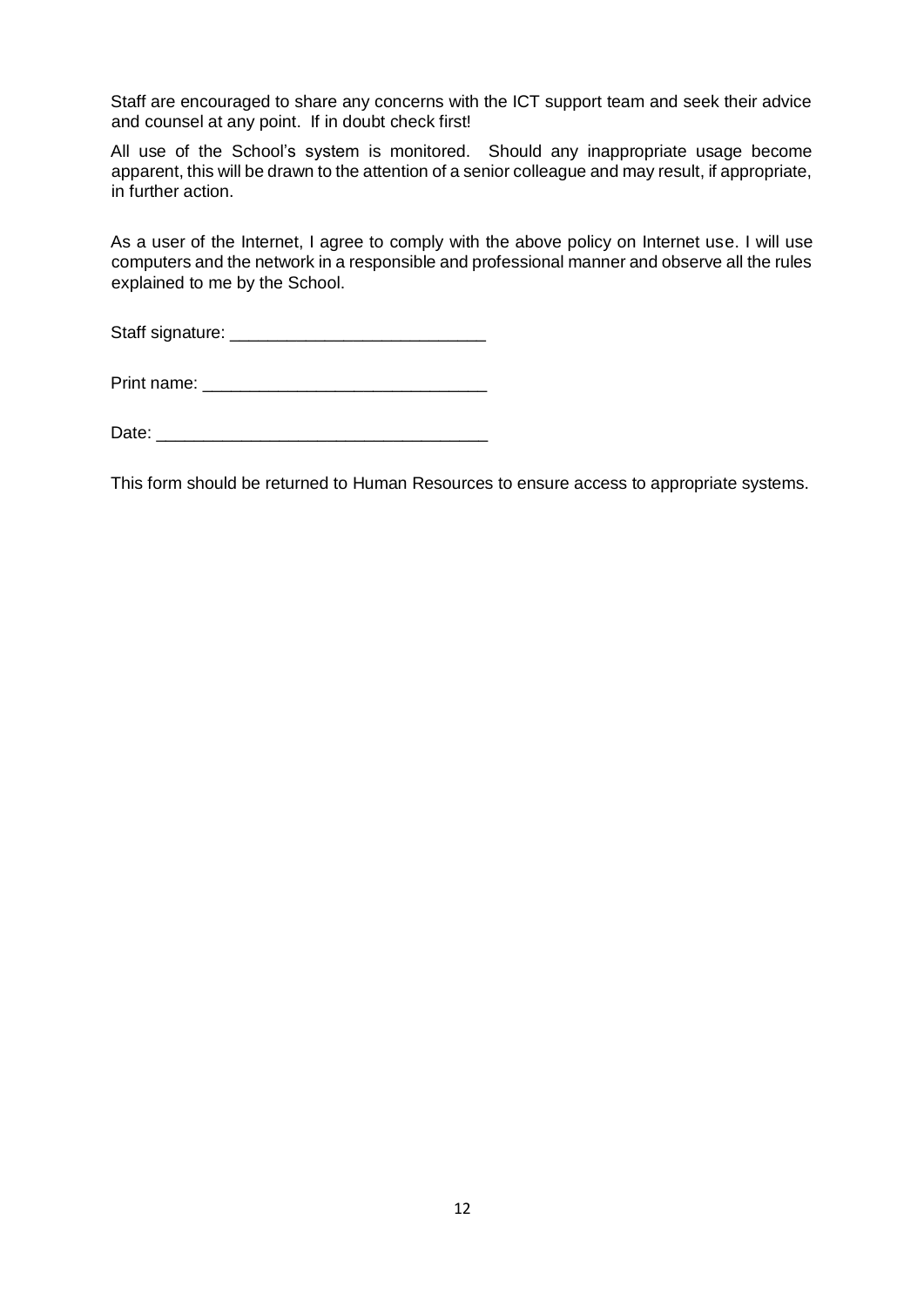#### <span id="page-12-0"></span>**Appendix 2b**

#### **Safer Practice with Social Networking Sites**

Social networking is a way of life for most young people and many adults, however, adults working with children and young people must review their use of social networks as they take on professional responsibilities. This is particularly important with services such as FaceBook where boundaries between personal life and professional role sometimes blur.

The School's Safeguarding Guidance booklet –'Guidance for Safer Working Practice for Adults who Work with Children and Young People' published by Government Office North West Jan 2009 states on page 16.

*"…... Communication between adults and children, by whatever method, should only take place within clear and explicit boundaries. This includes the wider use of technology such as mobile phones, chat rooms, text messaging, emails, digital cameras, web-cams, websites and blogs. Adults should not share any personal information with the child or young person. They should not request, or respond to, any personal information from the child/young person, other than that which might be appropriate as part of their professional role. Adults should ensure that all communications are transparent and open to scrutiny."* 

Adults should:

- Not give their personal contact details to children or young people, including their mobile telephone number and details of any blogs or personal websites.
- Only use equipment e.g. mobile phones, provided by the organisation to communicate with children, making sure that parents have given permission for this form of communication to be used.
- Only make contact with children for professional reasons and in accordance with any organisation policy.
- Recognise that text messaging is rarely an appropriate response to a child in a crisis situation or at risk of harm. It should only be used as a last resort when other forms of communication are not possible.
- Not use internet or web-based communication channels to send personal messages to a child/young person.
- Ensure that if a social networking site is used, details are not shared with children and young people and privacy settings are set at maximum.

The School's policy is that staff must not communicate with any current students including  $6<sup>th</sup>$ form students or ex-students under the age of 18 via social networking sites (other than sites set up by the School and then only within the professional boundaries indicated above). Staff must not accept these young people as 'friends' on social networking sites and must delete any of these young people currently accepted as 'friends' on their social networking sites.

# **All teaching, non-teaching staff and volunteers are required to:**